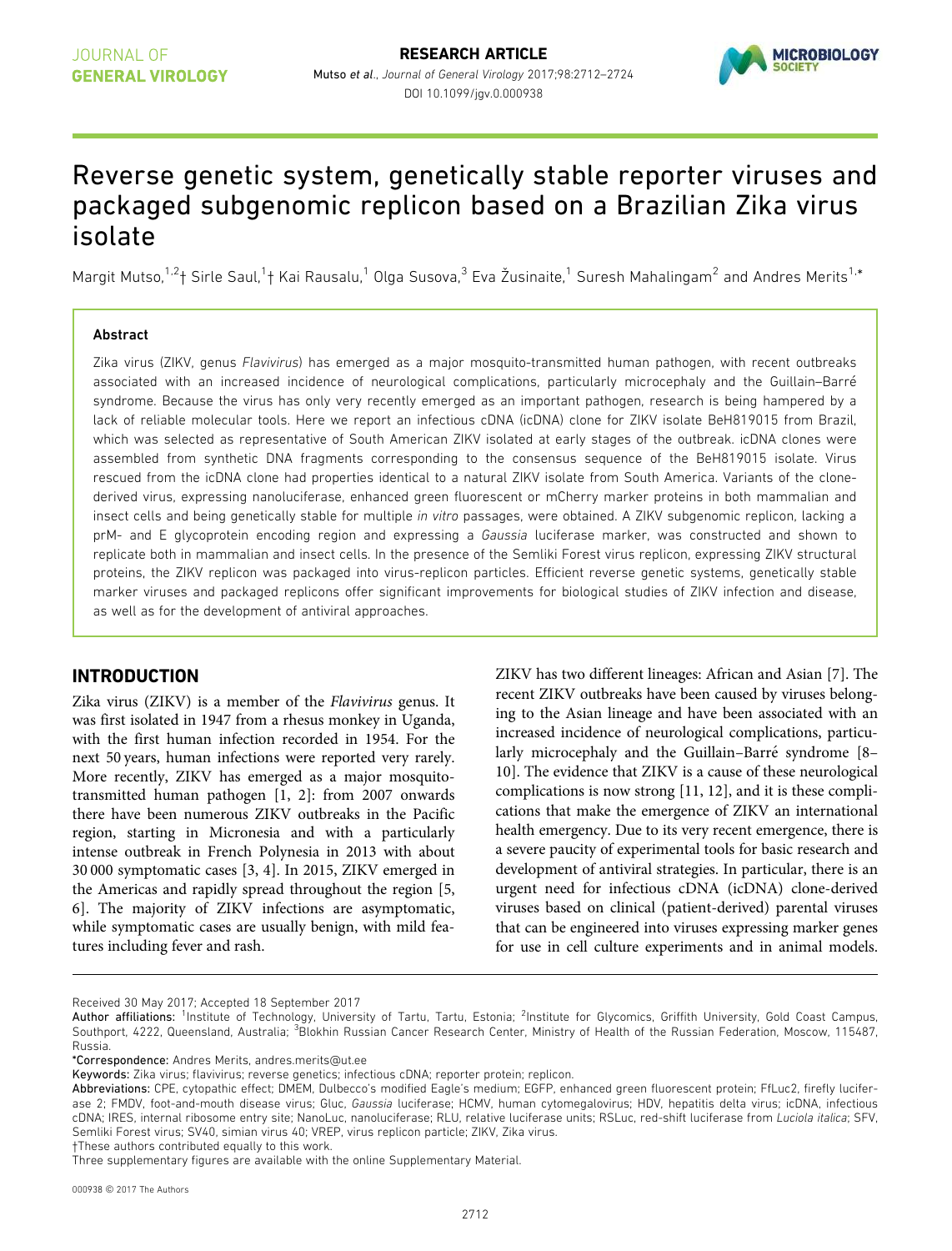Shan and colleagues recently described the generation of the first icDNA clones based on Asian lineage ZIKV, using an isolate obtained prior to the South American outbreak. This study highlighted the utility of icDNA clone-derived ZIKV for anti-viral screening, in an immunodeficient mouse model [13], and for studies of evolutionary enhancement of ZIKV infectivity in Aedes aegypti mosquitoes [14]. Subsequently, an icDNA clone of ZIKV from African lineage virus was constructed [15], as well as several clones representing different isolates originating from America [16–20]. Despite these successes, there is a need for further tools including icDNA clones of clinically relevant South American ZIKV isolates suitable for construction and rescue of genetically stable recombinant viruses expressing a wider range of reporters such as fluorescent proteins or luciferases.

This report describes the generation of molecular tools for ZIKV research including icDNA-derived viruses stably expressing nanoluciferase (NanoLuc), enhanced green fluorescent protein (EGFP) and mCherry reporters and a replicon vector with a packaging system. These clones were based on the sequence of one of the earliest Brazilian ZIKV isolates, BeH819015, a representative of the most prominent group of South American ZIKV isolates. Unlike a previously constructed reverse genetics system involving four highcopy plasmids based on the same isolate [20], our system is based on a single low-copy plasmid. It is not only fully synthetic but its sequence corresponds almost exactly to that of the published consensus sequence of the isolate, including also synonymous differences from other South American isolates. Our data reveals that biological in vitro properties of clone-derived ZIKV are identical to those of closely related natural ZIKV isolated from South America.

# RESULTS

#### Design and construction of ZIKV icDNA clones

To select a representative isolate, genome and polyprotein sequences from ZIKV isolated at early stages of the South American outbreak were aligned. The polyprotein of ZIKV isolate BeH819015 (GI : 975885966), a representative of the most prominent group of ZIKV isolates from South America [20], was found to be closest to the existing consensus sequence. Importantly, BeH819015-encoded polyprotein contained no sequence deviation that could be attributed to random variation, specific adaptations and/or sequencing errors. The missing nucleotides of the 5'-UTR and 3'- UTR (first 13 and last 67 nucleotides of genome, respectively) were taken from ZIKV isolate PE243/2015 from Brazil (GI : 1026288139). Subsequent analysis carried out using all (20 in total by mid-July 2017) completely sequenced genomes of ZIKV isolates from South and North America available in the database revealed that the used 3¢ sequence is identical in all isolates and that the 5' sequence is also highly conserved. Thus, it is very likely that the sequences from PE243/2015 are identical to those of BeH819015.

The ZIKV icDNA clone was designed based on a nextgeneration-derived sequence (GI : 975885966) and constructed from synthetic DNAs. Three versions of the icDNA clone were made: two relied on in vitro transcription from an SP6 promoter, while the third design contained a cytomegalovirus (CMV) early promoter, a simian virus 40 (SV40) late termination sequence and an intron interrupting the ZIKV polyprotein reading frame. Each of the constructs was assembled from four synthetic DNA fragments (Fig. 1a); from these, fragment B was impossible to clone into a high-copy number plasmid. Similarly, attempts to assemble the full-length icDNA clones in high-copy number plasmids were unsuccessful, regardless of the presence of introns in the capsid and/or NS1 protein encoding regions of ZIKV cDNA. The largest cDNA construct in the high-copy number plasmid was pUC-SP6-ZIKV-Del (Fig. S1, available in the online Supplementary Material), harbouring a deletion corresponding to residues 1538–3344 of the ZIKV genome. The fragment corresponding to the missing part was, however, stable when inserted into the high-copy number plasmid, thus allowing construction of a two-plasmid ZIKV icDNA system (Fig. S1). This system was successfully used to rescue wt and marker protein-expressing viruses (Figs S2 and S3), although the rescue was relatively slow: the cytopathic effect (CPE) was detected at day 9–10 post transfection (p. t.). To overcome this issue we assembled three single-plasmid icDNA clones designated as pCCI-SP6-ZIKV, pCCI-SP6-ZIKV-Rz and pCCI-CMV-ZIKV using a single-copy plasmid as the backbone. All of these plasmids were stable when propagated in bacteria.

# Rescue and properties of icDNA-derived wt ZIKV BeH819015

When Vero cells were transfected with transcripts from pCCI-SP6-ZIKV, pCCI-SP6-ZIKV-Rz or with pCCI-CMV-ZIKV plasmid, CPE was detected by day 5–8 p.t. Successful rescue of ZIKV from pCCI-CMV-ZIKV and pCCI-SP6- ZIKV-Rz was confirmed by Western blot (Fig. 1b). The p0 virus stocks rescued from pCCI-CMV-ZIKV, pCCI-SP6- ZIKV and pCCI-SP6-ZIKV-Rz had titres  $4.3 \times 10^4$ ,  $1.1 \times 10^6$ and  $6.2 \times 10^5$  p.f.u. ml<sup>-1</sup>, respectively, and all three rescued viruses produced a similar set of plaques of variable size (Fig. 1c). As viruses with RNA genomes are prone to rapid cell-culture adaptation, we tested the effect of passage up to four times on virus rescued from pCCI-SP6-ZIKV. Stocks from the later passages caused CPE at earlier time points, indicating possible adaptation to growth in cell culture. Therefore, RNA from the p4 virus was isolated and the coding region sequenced. A single-point mutation was identified, C3895T, which resulted in a change of amino acid residue in NS2A protein (Ala 117 to Val; corresponds to Ala1263 Val in ZIKV polyprotein). This mutation could also be detected in early (p1) passage stock from this rescue experiment but not in stocks originating from independent rescues. The role of this mutation in cell-culture adaptation of ZIKV and its possible contribution to the heterogeneous plaque morphology of rescued viruses (Fig. 1c) remains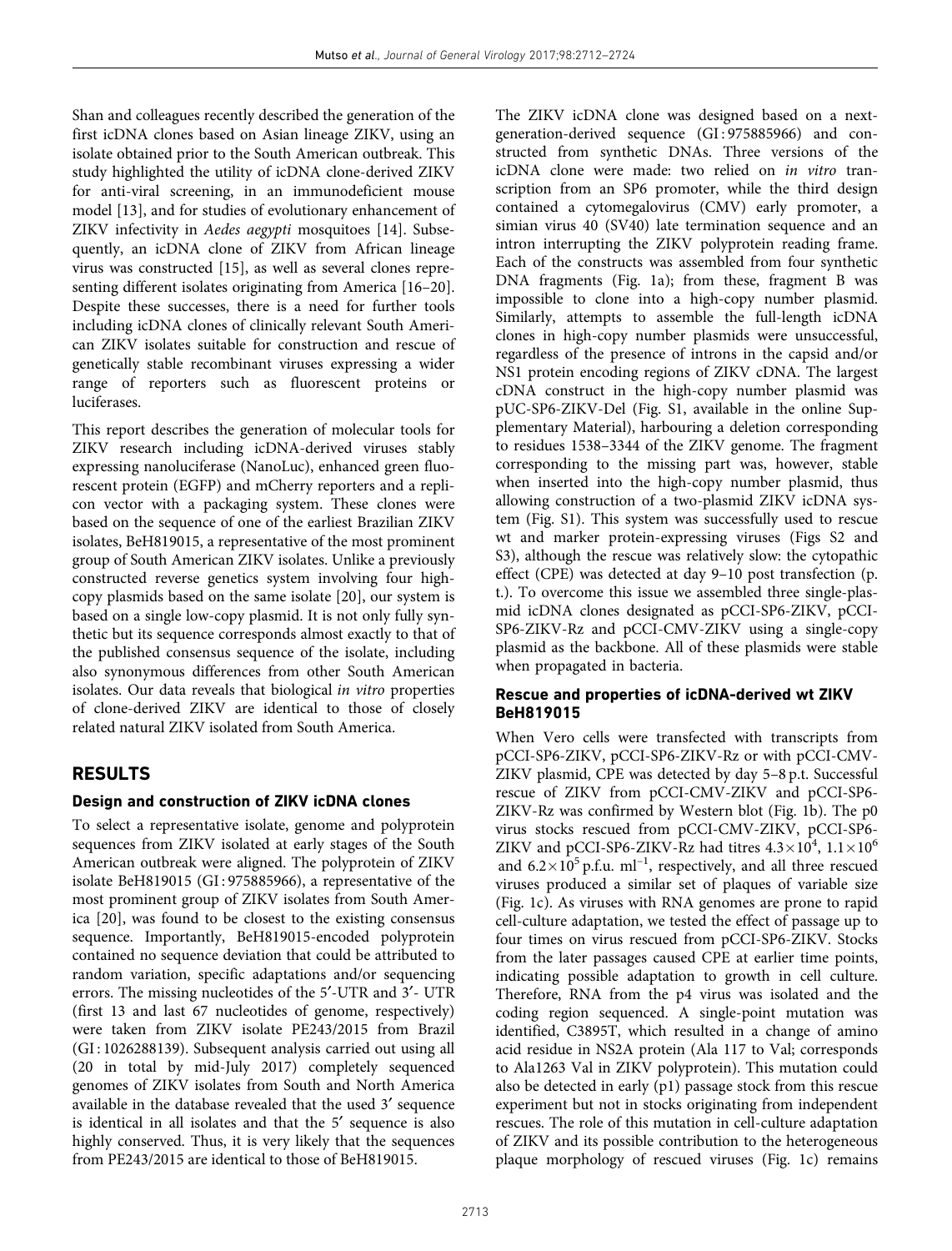

Fig. 1. Construction of ZIKV icDNA clones and rescue of wt ZIKV. (a) Schematic representation of the strategy used for constructing the icDNA clone of ZIKV and the assembly process of CMV-, SP6- and SP6-Rz designs in a CopyControl pCC1BAC vector. Genome organization, unique restriction sites used for cloning, and their positions in the ZIKV genome are shown. SP6 – promoter for SP6 RNA polymerase; Rz – antigenomic strand ribozyme of HDV; CMV – HCMV early promoter. The positions of the second intron from human beta globin gene (hBG), removed by splicing, and the SV40 late polyadenylation region (SV40 term) are shown. (b) Western blot analysis of ZIKV proteins in lysates of Vero cells electroporated with pCCI-CMV-ZIKV or in vitro transcripts of pCCI-SP6-ZIKV-Rz (right panel). Cells were collected upon development of CPE; lysate corresponding to 50 000 transfected cells was loaded into each lane; antibodies against ZIKV NS3 and ZIKV NS5 were used to detect corresponding proteins. The band corresponding to NS5 protein for virus rescued from pCCI-CMV-ZIKV, poorly visible on used exposure, was clearly detected when filters were over-exposed. (c) Plaque morphology of pCCI-CMV-ZIKV-, pCCI-SP6-ZIKV- and pCCI-SP6-ZIKV-Rz-derived viruses. Vero cells were infected at low m.o.i., and plaques were stained at 4 days p.i.

unknown. However, if this does represent an adaptive mutation, it is just one of several potential adaptive mutations as growth acceleration during passaging was also observed for ZIKV-EGFP, ZIKV-NanoLuc and ZIKVmCherry even though p4 stocks of these viruses did not contain the C3895T mutation.

Next we determined how closely the properties of the virus, rescued from icDNA clone icBeH819015 (to exclude the possible impact of C3895T mutation a p1 stock obtained from an independent rescue experiment using pCCI-SP6- ZIKV was used), corresponded to parental virus. As we did not have access to the original ZIKV BeH819015 isolate, the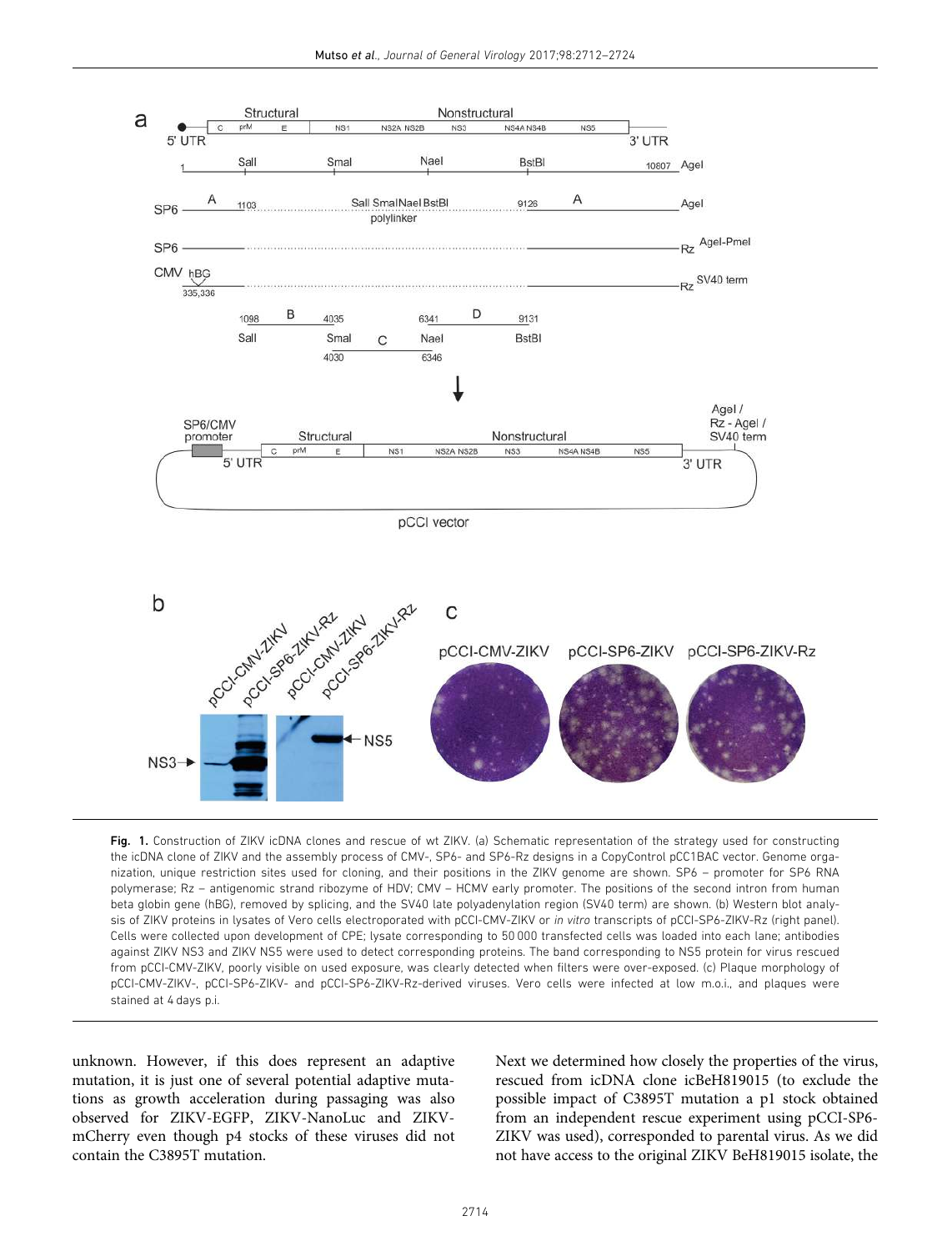ZIKV PRVABC59 strain was used instead. These two strains are closely related, with only 24 nucleotide differences between them (sequence identity 99.78 %): three differences map to the 3'-UTR and 21 to the coding region. Only three changes in the coding region are non-synonymous and result in a change in amino acid residue (T80I, L620V and V2601A). Thus, the identity of sequences of encoded polyproteins is 99.91 %. Multi-step (m.o.i. 0.1) growth curves were obtained from Vero and two human cell lines relevant for ZIKV infection: neuronal (D3) and placental (BeWo) cells. Both viruses showed highly similar growth kinetics in all three cell types (Fig. 2). Finally, we compared localization of ZIKV envelope protein, NS3 protein, NS5 protein and dsRNAs (marker of viral replicase complexes) in infected Vero cells. Again, no significant differences were observed between icBeh819015 and PRVABC59. In both cases, envelope protein and NS3 localized in the cytoplasm of the infected cells and co-localized with viral dsRNAs, while NS5 mostly localized in nuclei (Fig. 3). Taken together, these data confirm the in vitro phenotype of virus rescued from synthetic icDNA is identical to that of related patient-derived ZIKV isolated from South America. Thus, we concluded that the synthetic consensus sequence-based icDNA clones do not contain any accidental (sequencing) errors or specific adaptations that would affect virus rescue or result in rescued viruses with properties different from those of parental virus, as has been previously reported by others [16, 20].

#### Construction and rescue of ZIKV variants with inserted markers

The marker insertion strategy, allowing expression in both insect and mammalian cells, was adopted from strategies previously used for different Flaviviruses [21, 22] (Fig. 4a). In all cases, sequences encoding for markers were inserted between two copies of the capsid protein gene and, in order to reduce potential recombination between the duplicated sequences, the codon usage of the downstream copy was altered. Altogether eight different variants of icDNA were constructed. Three of them (with NanoLuc, EGFP and mCherry markers) also contained a ubiquitin sequence between foot-and-mouth disease virus (FMDV) 2A autoprotease and the duplicated copy of capsid protein (Fig. 4a).

Infectious viruses were successfully rescued using the twoplasmid vector strategy with pUC-SP6-ZIKV-Del-EGFP or pUC-SP6-ZIKV-Del-NanoLuc and pKS-BShort. CPE was observed at 9 days p.t., and expression of NS3, NS5 and EGFP (for ZIKV-EGFP) was confirmed by Western blotting (Fig. S3). Rescue of reporter viruses using single-plasmid vectors (pCCI-SP6-ZIKV-EGFP and others) was, again, significantly faster: for ZIKV expressing EGFP, NanoLuc or mCherry markers, CPE became evident on day 6 p.t. In contrast, only limited CPE was observed for viruses expressing firefly luciferase 2 (FfLuc2) and redshift luciferase from Luciola italica (RSLuc) at day 8 p.t. With the exception of ZIKV-FfLuc2 (titres  $4.5 \times 10^3$ ), the p0 stocks of recombinant viruses had titres  $5.7 \times 10^5$ -



Fig. 2. Multi-step growth curves of ZIKV PRVABC59 strain and icDNAderived icBeH819015 virus. Vero, D3 and BeWo cells were infected with PRVABC59 and with p1 stock of icBeH819015 at m.o.i. of 0.1. The culture medium was collected at indicated time points, and the amount of released infectious virions was analysed by plaque titration. Results of one experiment performed in triplicate are presented; the experiment was repeated twice with similar results.

 $2.4\times10^{6}$  p.f.u. ml<sup>-1</sup>, which is similar to wt icBeH819015 virus. In this experiment no clear differences between ZIKV-EGFP and ZIKV-EGFP-Ubi or ZIKV-mCherry and ZIKV-mCherry-Ubi were observed. NanoLuc activities in Vero cells infected by ZIKV-NanoLuc and ZIKV-Nano-Luc-Ubi were high and similar to each other  $(>2\times10^7)$ RLU per 10 000 cells). These data indicate that insertion of ubiquitin offered no benefit for ZIKV rescue, replication and marker protein expression.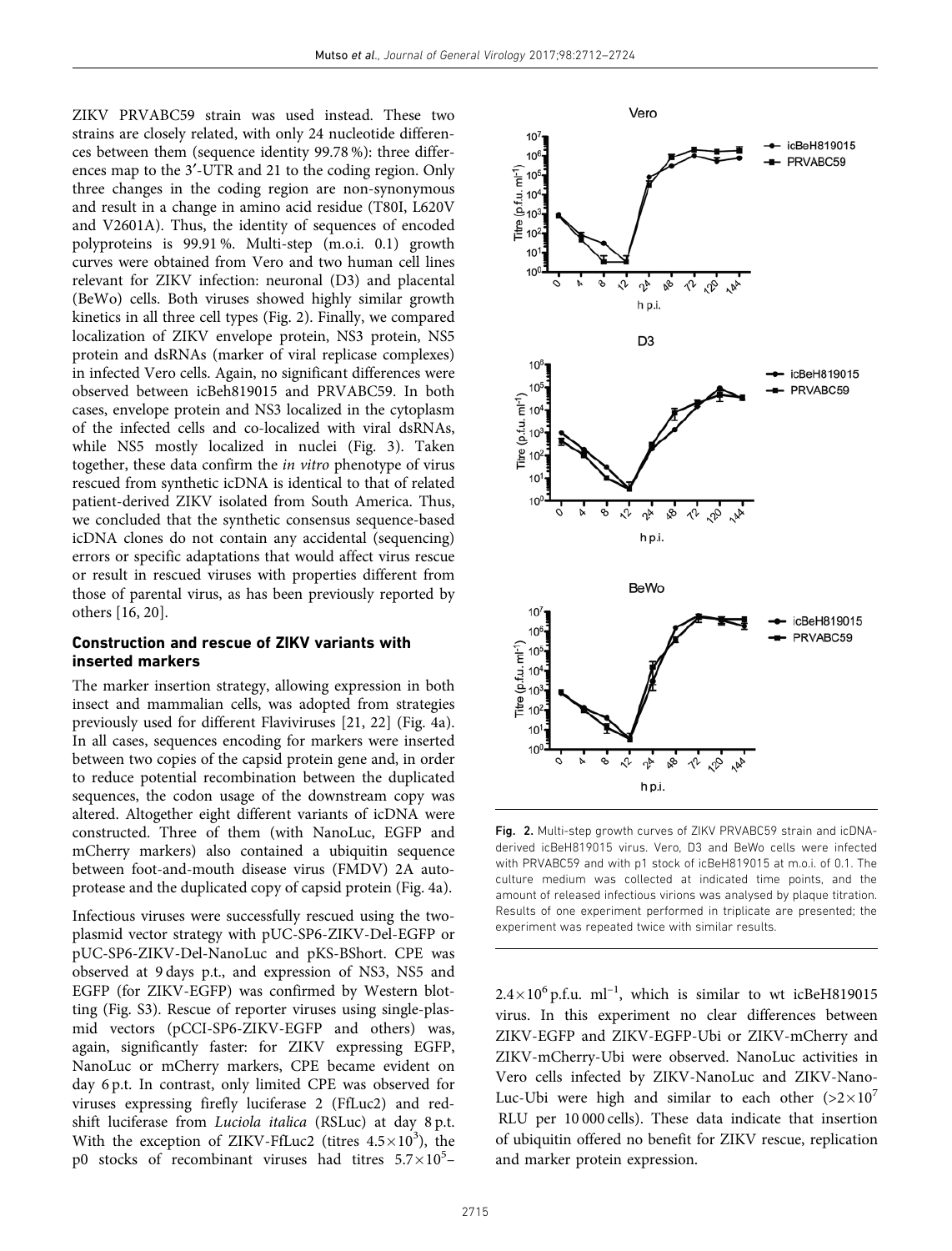

Fig. 3. Localization of ZIKV dsRNA, envelope, NS3 and NS5 proteins in Vero cells infected with PRVABC59 and icBeH819015. Vero cells grown on coverslips were infected with icBeH819015 (a) or PRVABC59 (b) at m.o.i. of 1. Non-infected cells (pointed out by arrows) served as negative controls. At 24 h p.i., the cells were fixed and stained with different combinations of rabbit anti-NS3 antisera (red), rabbit anti-NS5 antisera (red), mouse pan-flavivirus anti-envelope antibody (green) and mouse monoclonal antibody against dsRNA (green). Nuclei were counterstained with DAPI (blue). Co-localization of red and green signals is shown as yellow.

#### Genetic stability of ZIKV harbouring markers in cell culture

The stability of FfLuc2, RSLuc and NanoLuc expression by recombinant ZIKV was first estimated by measuring reporter activity in transfected Vero cells and in cells

infected with p0–p4 stocks of the corresponding viruses. In transfected cells, all four viruses expressed marker protein at high levels (luciferase reads  $>10^7$  RLU per 10 000 cells). NanoLuc expression levels remained stably high throughout all passaging experiments for both ZIKV-NanoLuc and ZIKV-NanoLuc-Ubi (Fig. 4b). In contrast, for viruses harbouring larger FfLuc2 or RSLuc inserts, marker expression rapidly diminished with each passage (Fig. 4b). As virus titres remained high, and the CPE development even accelerated, it is likely that viruses capable of expression of FfLuc or RSLuc were rapidly outcompeted by aberrant viruses. Furthermore, these data suggest that plaques, observed for corresponding stocks, were most likely made by aberrant viruses. Thus, it is possible that viruses with FfLuc2 or RSLuc markers were not only unstable but also unable to form plaques on Vero cells, as has been described for ZIKV expressing a Renilla luciferase marker [13].

Second, we analysed the percentage of mCherry positive plaques in Vero cells infected with p0–p4 stocks of ZIKVmCherry and ZIKV-mCherry-Ubi. Even in the p4 stock, over 90 % of ZIKV-mCherry virions contained genomes capable of expressing marker protein (Fig. 4b). In contrast, the ability of ZIKV-mCherry-Ubi to produce markerpositive plaques decreased in later passages (Fig. 4b); this was accompanied by the appearance of large plaques of somewhat cloudy appearance (Fig. 4c). Similarly, in cells infected with p4 stocks of ZIKV-EGFP-Ubi and ZIKV-EGFP, the EGFP levels expressed by the former were clearly lower (Fig. 4d).

Finally, these observations were confirmed by RT-PCR analysis of genomes isolated from p0, p2 and p4 stocks of NanoLuc, EGFP and mCherry expressing viruses. Again, for EGFP and mCherry marker viruses the genomes lacking ubiquitin insertion were clearly more stable than their counterparts (Fig. 4e). Only NanoLuc, which is the smallest of the inserted markers, was stably maintained in all of the analysed passages regardless of the presence or absence of the ubiquitin insert (Fig. 4e). These data, coupled with the properties of viruses expressing FfLuc2 and RSLuc markers, indicate that the stability of recombinant ZIKV genomes is inversely correlated with the size of the inserted sequences. Thus, while even large luciferases (1600 bp or more) were well expressed in transfected cells (Fig. 4b), only sequences encoding for small  $(\approx 700 \text{ bp} \text{ or } \text{less})$  marker protein, in addition to duplicated capsid protein and FMDV 2A insertion, had no adverse effects on ZIKV propagation in cell culture.

#### In vitro phenotype of ZIKV expressing marker proteins

Next we infected Vero cells with ZIKV-mCherry or ZIKV-EGFP and analysed subcellular localization of virus-encoded proteins. As for wt viruses (Fig. 3), NS3 and envelope protein were detected in the cytoplasm and co-localized with each other. Localization of mCherry and EGFP was also very similar to these viral proteins (Fig. 5). Due to its position in polyprotein of recombinant viruses (immediately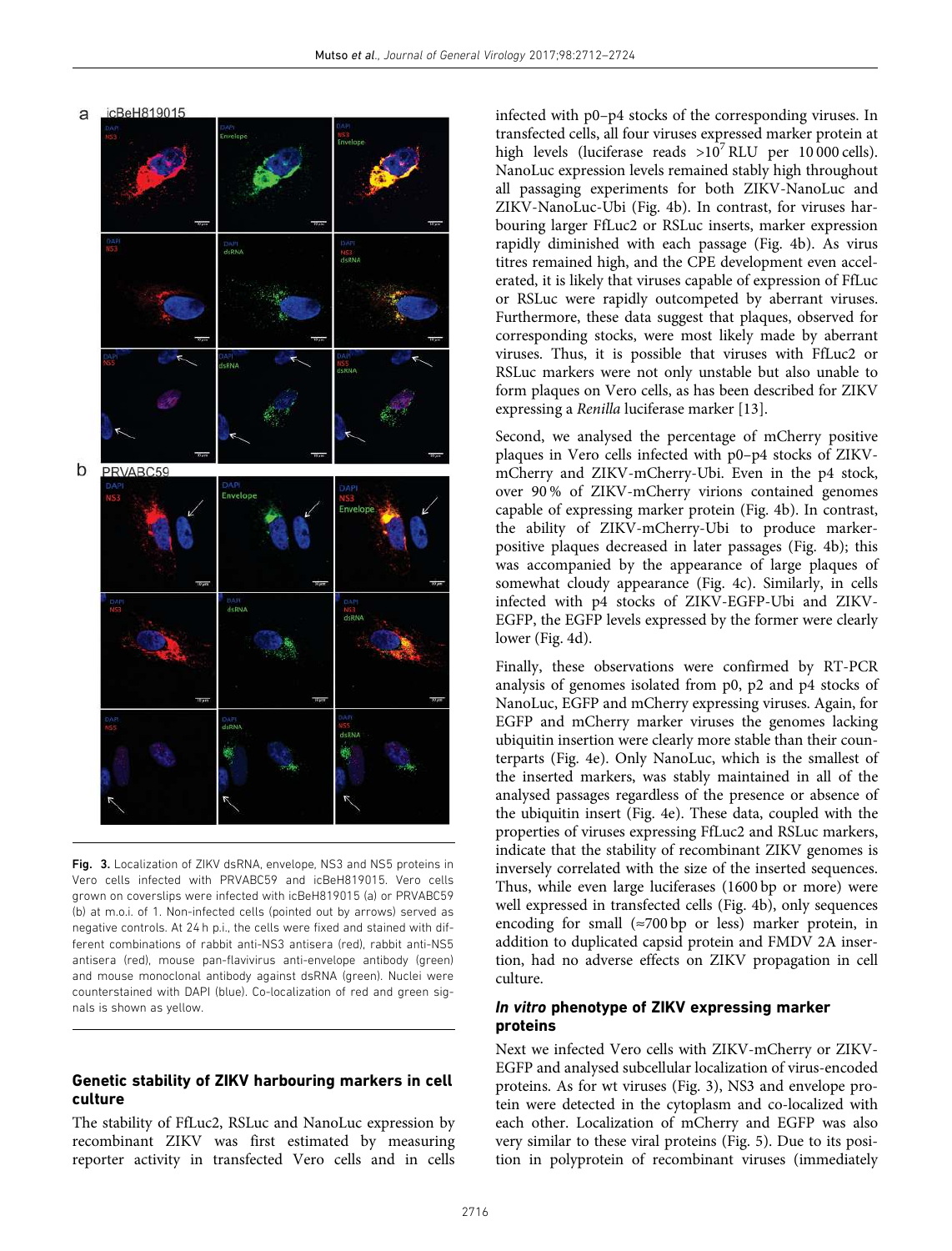

Fig. 4. Strategies used for insertion of markers into ZIKV icDNA and analysis of genetic stability of rescued viruses. (a) Schematic representation of non-Ubi (above) and Ubi (below) designs of recombinant ZIKV icDNAs. Inserted reporters are shown below the drawings; Alt indicates a duplicated copy of the capsid protein-encoding region with altered codons and Ubi indicates sequence encoding for ubiquitin. (b) Stability assays of ZIKV constructs containing reporter genes. Luciferase activity was measured in Vero cells transfected with original transcripts at the time when p0 stock was harvested and for cells infected with p0–p4 virus stocks upon development of CPE. Luciferase activity is presented as relative luciferase units (RLU) per 10 000 cells (left graph). Stability of ZIKV-mCherry and ZIKV-mCherry-Ubi was analysed using a plaque assay on Vero cells. Percentage of mCherry positive plaques from total plaque number was determined for p0–p4 virus stocks (right graph). (c) Morphology of plaques on Vero cells infected with p0–p4 virus stocks of ZIKV-mCherry and ZIKV-mCherry-Ubi. Arrows point to plaques with cloudy appearance. (d) Western blot analysis of proteins from extracts of Vero cells infected at m.o.i. 0.1 with p4 stocks of ZIKV-EGFP-Ubi, ZIKV-mCherry-Ubi, ZIKV-EGFP and ZIKV-mCherry and lysed at 3 days p.i. Lysate corresponding to 50 000 infected cells was loaded on each lane; NS3 and EGFP were detected using corresponding antibodies. (e) Stability analysis of ZIKV-NanoLuc, ZIKV-NanoLuc-Ubi, ZIKV-EGFP, ZIKV-EGFP-Ubi, ZIKV-mCherry and ZIKVmCherry-Ubi by RT-PCR. RNAs obtained from p0, p2, p4 stocks were reverse transcribed and fragments of cDNA were PCR-amplified using primers corresponding to the 5'-UTR sequence and a primer complementary to the sequence in the beginning of the prM encoding region. PCR fragments obtained using corresponding icDNA clones as templates were used as controls (marked as c).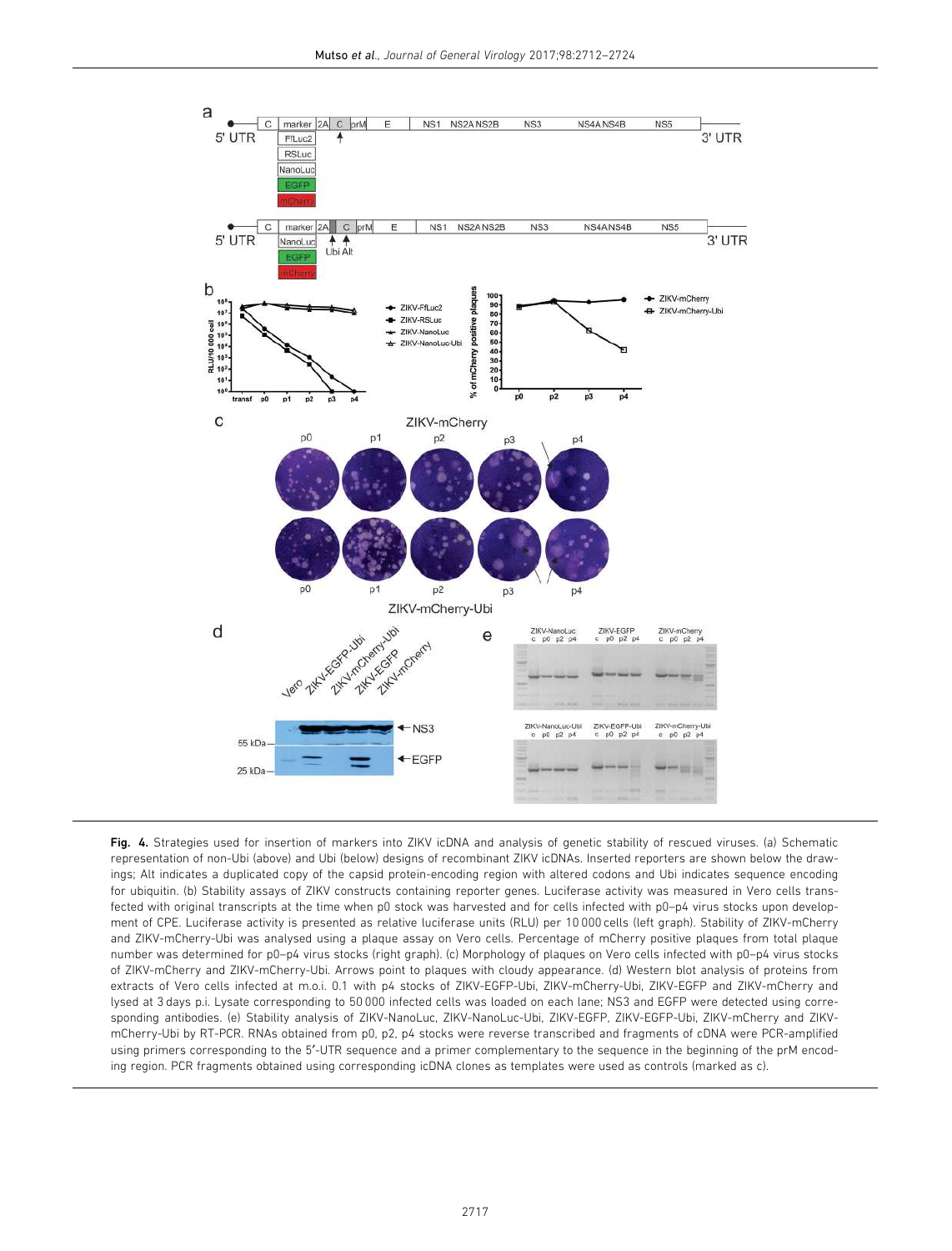downstream of C-terminus of capsid protein, Fig. 4a), the marker protein should and did translocate to the lumenal side of endoplasmic reticulum, preventing its diffusion in the cell cytoplasm and/or entry to the nucleus. Thus, all of the analysed proteins, including the markers, had their predicted localization in infected Vero cells.

Finally, C6/36 cells were infected with p3 stocks of ZIKV-NanoLuc and ZIKV-mCherry. As expected, cells infected with ZIKV-mCherry developed intense red fluorescence (not shown). In cells infected with ZIKV-NanoLuc, Nano-Luc activity exceeding that measured in mammalian cells  $(>2\times10^8\,\rm{RLU}$  per 10 000 cells) was observed. These data confirm that the marker insertion strategy did not compromise ZIKV replication or marker expression in vertebrate or mosquito cells.

#### Properties and packaging system for a ZIKV subgenomic replicon

We constructed ZIKVGlucRep, a subgenomic ZIKV replicon capable of expressing a Gaussia luciferase (Gluc) reporter; the replicon contained sequence encoding for mature capsid protein but lacked sequences encoding for preM and, except for the last 30 codons, E proteins (Fig. 6a). Its ability to replicate was analysed in Vero, BHK-21 and C6/36 cells transfected with corresponding in vitro transcribed RNAs. Gluc activity in the supernatants of BHK-21 and Vero cells peaked at day 4–5 p.t. and was

several-fold higher for BHK-21 cells (Fig. 6b). This indicates that BHK-21 cells are highly permissive for ZIKV RNA replication. Thus, BHK-21 cells can be used for rescue of ZIKV (see Supplementary Material for the corresponding protocol); however, they cannot be used for its propagation as ZIKV BeH819105 was virtually unable to infect them. Thus, our data imply that this defect is due to impaired binding and/or entry of ZIKV into BHK-21 cells. Nevertheless, BHK-21 cells may be suitable for experiments with ZIKV subgenomic replicons. Even higher Gluc activities were measured in supernatants of transfected C6/36 cells indicating that these mosquito cells are particularly permissive for ZIKV RNA replication. Gluc expression in transfected C6/ 36 cells was short-term and peaked by 48 h p.t. In addition, high intracellular Gluc activity, typically exceeding that in supernatant by two–tenfold, was observed for all cell types, indicating that secretion of Gluc expressed by ZIKVGlucRep was impaired, most likely due to its fusion with the ZIKV capsid and/or FMDV 2A autoprotease (Fig. 6a).

Next we constructed the Semliki Forest virus (SFV)-ZIKV-CprME replicon expressing structural proteins of ZIKV via the subgenomic promoter of SFV (Fig. 6a). Co-transfection of Vero or BHK-21 cells with ZIKVGlucRep and SFV-ZIKV-CprME resulted in a drastic reduction of Gluc expression (compared to cells transfected only with ZIKV-GlucRep). This effect was most likely caused by more rapid replication and high cytotoxicity of the SFV-ZIKV-CprME



Fig. 5. Localization of fluorescent markers, NS3 and envelope proteins in Vero cells infected with ZIKV-mCherry and ZIKV-EGFP. Vero cells were infected with ZIKV-mCherry and ZIKV-EGFP at m.o.i. of 1. At 24 h p.i. cells were fixed and stained for detection of NS3 localization (shown as green for ZIKV-mCherry-infected cells and as red for ZIKV-EGFP-infected cells) and envelope (white) proteins as described for Fig. 3. mCherry and EGFP were detected by auto-fluorescence; nuclei were counterstained with DAPI.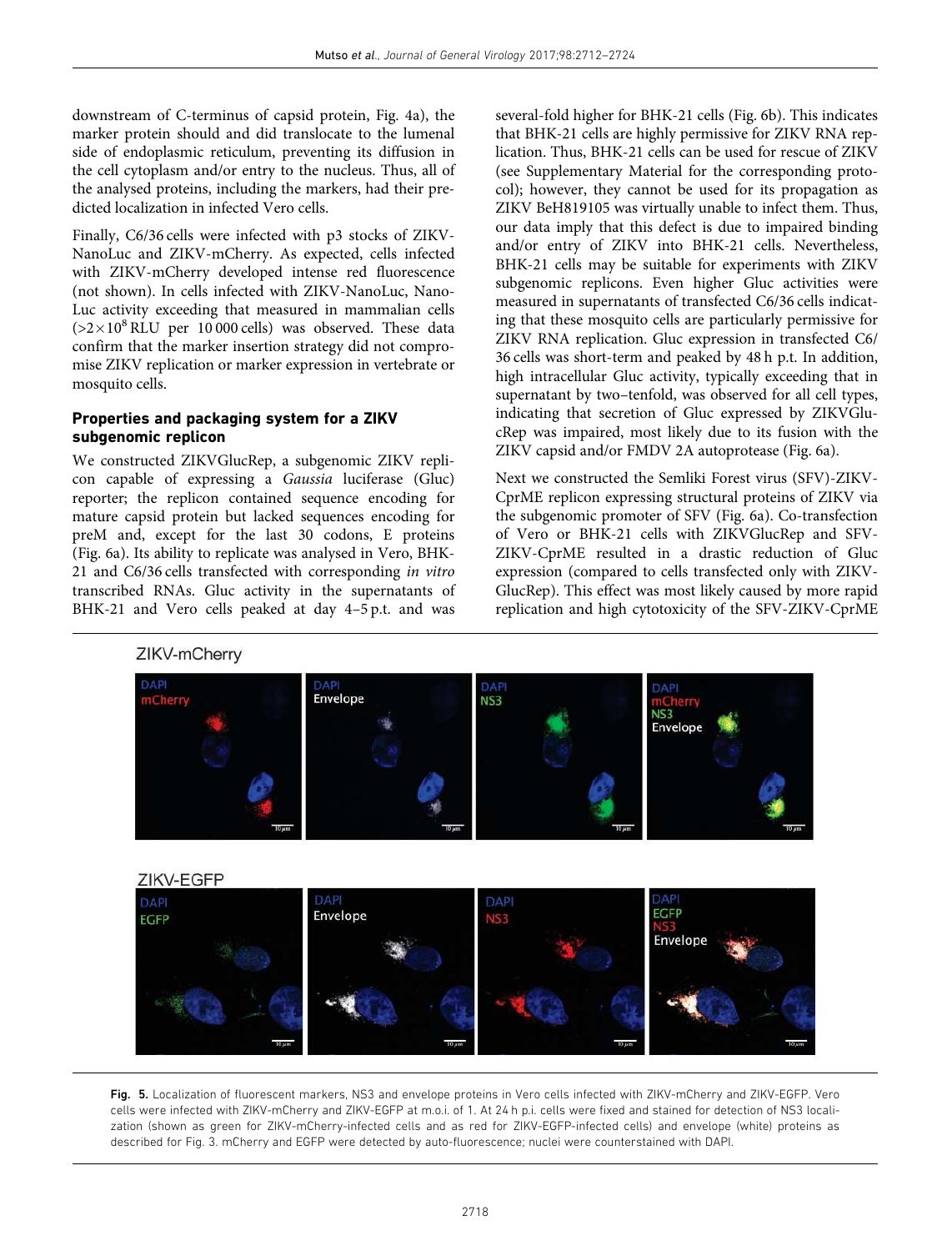

Fig. 6. Construction and packaging of the ZIKV replicon. (a) Schematic representation of the ZIKVGlucRep replicon and the SFV-ZIKV-CprME packaging replicon expressing ZIKV structural proteins from the codon-optimized sequence. mC – mature capsid of ZIKV; E30 – last 30 codons of the ZIKV E-region; SG – SFV subgenomic promoter; CprME opt – codon optimized sequence for expression of structural proteins of ZIKV; (A)n – poly(A) sequence of the SFV replicon. (b) Gluc activity in the supernatants of BHK-21, Vero and C6/ 36 cells transfected with ZIKVGlucRep replicon RNA and in Vero cells infected with ZIKV-VREPs containing the ZIKVGlucRep replicon. Gluc activity in RLU per 10 000 cell (or supernatant corresponding to 10 000 cells) is shown. Gluc activity in mock-transfected and mock-infected controls (background) was too low to be shown. The experiment was performed twice with similar results. (c) Schematic presentation of the procedure used for production of ZIKV VREPs.

replicon. To overcome this problem, an alternative setup was used for ZIKVGlucRep packaging (Fig. 6c). C6/36 cells were transfected with in vitro transcribed ZIKVGlucRep RNA. At 72 h p.t. cells were infected with SFV-virus replicon particles (SFV-VREPs) containing SFV-ZIKV-CprME replicon at m.o.i. 10; 24 h later the supernatant was collected. The presence of the ZIKVGlucRep replicon packaged

by ZIKV structural proteins (ZIKV-VREPs) was revealed by a re-infection assay. For this, the supernatant was used to infect Vero cells, and the efficiency of infection was estimated by measurement of intracellular (to avoid contamination with Gluc present in the inoculum) reporter activity that exclusively results from replication of ZIKVGlucRep (but not SFV-ZIKV-CprME) in ZIKV-VREP-infected cells.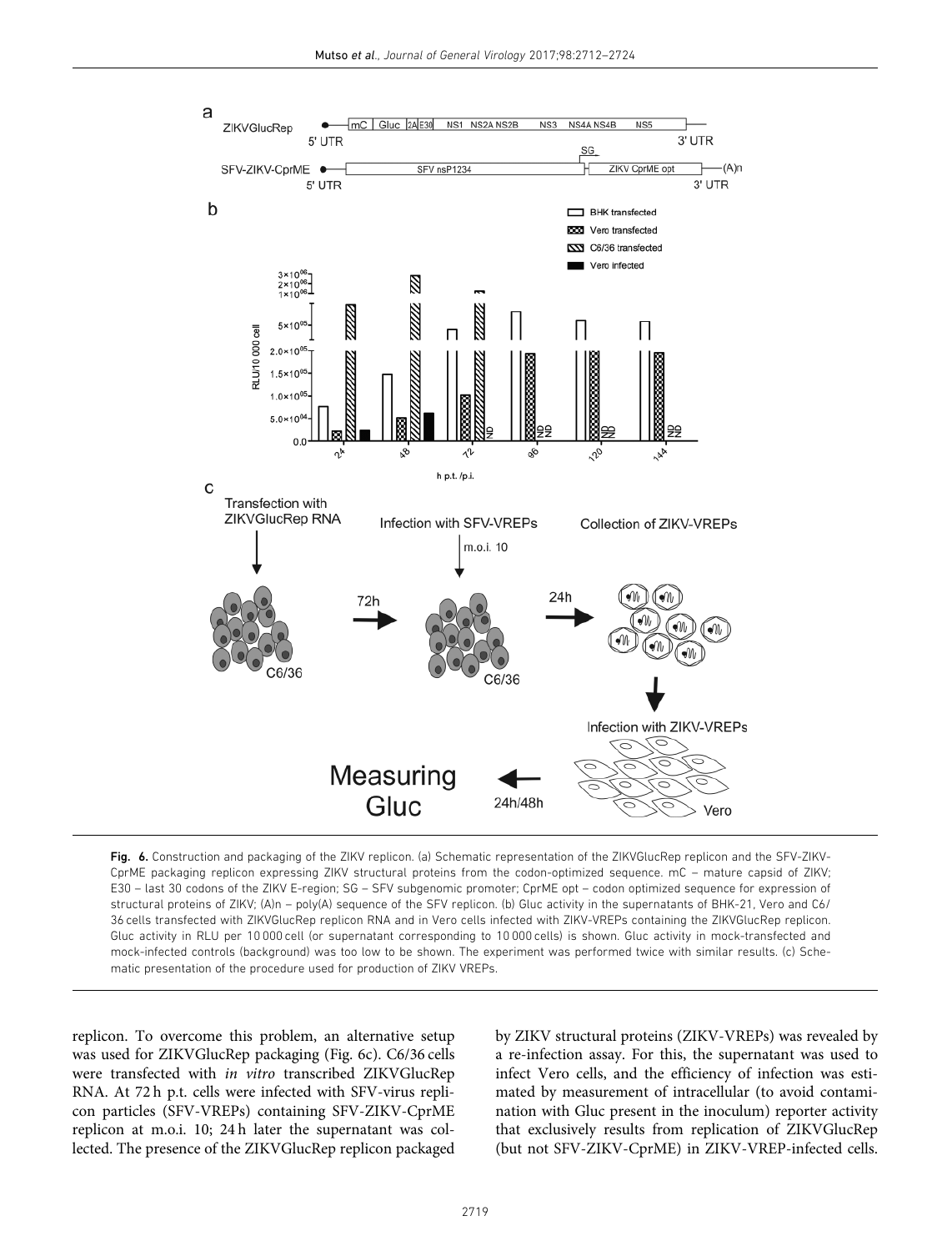At 24 h p.i., Gluc activity was comparable with that in supernatants of Vero cells transfected with ZIKVGlucRep RNA; over the next 24 h it further increased approximately threefold (Fig. 6b). These data clearly demonstrate successful formation and release of ZIKV-VREPs in C6/36 cells as well as the entry and replication of packaged ZIKVGlucRep RNA in ZIKV-VREP-infected Vero cells. To our knowledge, this is the first example of successful ZIKV replicon packaging. Furthermore, the novel method of ZIKV VREP production developed in this study (Fig. 6c) may be used for replicon packaging of different flaviviruses.

# **DISCUSSION**

Studies on the molecular biology of viruses, virus–host interactions and the development of vaccines or antivirals are dependent on the availability of advanced experimental tools, including efficient reverse genetics systems. Many aspects of ZIKV biology and infection are poorly understood, especially its ability to cause rare but serious neurological complications. ZIKV adapted to replication in artificial models and/or in cell culture may lack such an ability and therefore clone-derived viruses should correspond to patient–derived isolates as closely as possible. It is also important that clone-derived viruses represent South American isolates in general. Furthermore, the samples should preferably originate from the early stage of the outbreak as it avoids later adaptations that may complicate analysis of the original properties of introduced viruses.

Due to the existence of RNA viruses in the form of quasispecies, and their fast evolution and rapid adaptations to cell culture, the construction of icDNA clones with desired properties using virus propagation followed by reverse transcription, cDNA synthesis and PCR amplification is challenging. Generally, use of these approaches results in clones that differ from the consensus sequence of the respective natural isolate. More often than not, such changes arising from errors of cDNA synthesis/PCR reaction or representing naturally occurring sequence variations have a negative impact on the fitness of the virus rescued from such clones [16, 23, 24]. In contrast, synthetic cDNA clones that correspond to the consensus sequence of the natural virus isolate effectively capture the biological properties of the original virus. Furthermore, such clones can be based on sequences of patient-derived viruses with little or no history of cell culture passage.

Although the use of synthetic DNA technology allows construction of non-natural consensus clones, we chose to copy a genuine ZIKV isolate BeH819015 using available nextgeneration sequencing data (GI : 975885966). BeH819015 was selected because it was isolated early in the outbreak. It is also representative of the most prominent group of ZIKV isolates from South America [20] and its polyprotein sequence is very close to the consensus sequence of ZIKV isolates from South America. Furthermore, as ZIKV isolates from South America are very similar to each other, the polyprotein of BeH819015 differs from other sequenced isolates by only a few amino acid residues. For example, there are only three differences compared to PRVABC59 and six differences compared to PE243/2015. Thus, it was reasoned that the isolate would provide a good representation of all ZIKV isolates from this outbreak.

The replication of the virus rescued from the icDNA clone was identical to that of natural isolate PRVABC59 in all cell types tested. Its initial multiplication in Vero cells was clearly not optimal as during the first few passages more rapid replication and CPE induction, both indicating adaptation to cell culture, were observed. Thus, properties common for natural viruses with no cell culture passage history, were reproduced by clone-derived ZIKV. The apparent adaptation to cell culture conditions also indicated that excessive in vitro passaging of clone-derived virus should be avoided. For icDNA-derived viruses the low rescue efficiency (correlates with slower CPE development) indicates that successful rescue occurred in relatively few transfected cells and subsequent replication and spread of virus in cell culture was required. Conversely, fast CPE development is a consequence of rescue of the virus in a large number of transfected cells with no (or limited) subsequent spread in culture. Hence, in order to minimize cell culture adaptation (and, for marker viruses, possible loss of marker) during virus spread, the ideal system should provide high rescue efficiency. This means that, at least for constructs described in this paper, a single plasmid system is superior to a twoplasmid system and SP6 polymerase generated transcripts are superior to the plasmid with a CMV promoter. This scenario most likely applies for other systems described in the literature [16, 19, 25].

Marker-expressing viruses are useful tools for various in vitro and in vivo applications. For flaviviruses, several approaches for marker insertion have been reported, with use of an internal ribosome entry site (IRES) being the most common. We chose an IRES-free approach as ZIKV infects both vertebrate and mosquito cells and IRES elements typically work in either one or the other of these cell types, but not in both. As this approach also requires sequence duplication (Fig. 4a), we adapted our previous work with SFV mutants containing two copies of the nsP3-encoding region [24]. The use of a codon-altered copy of the capsid gene allowed production of very stable ZIKV-NanoLuc, ZIKV-EGFP and ZIKV-mCherry viruses that work well in both vertebrate and mosquito cells. In contrast, viruses containing larger insertions (FfLuc2, RSLuc) or ubiquitin in addition to EGFP and mCherry were unstable or displayed reduced stability (Fig. 4b–e). Interestingly, neither ZIKV-EGFP-Ubi nor ZIKV-mCherry-Ubi reverted back to wt virus: this would have been detected in our assay as the appearance of an RT-PCR product with a length of 486 bp, but this band was not observed (Fig. 4e). These data indicate that altering codons in the duplicated copy of the capsid encoding region prevented, or at least hugely reduced, homologous copy-choice recombination between these sequences. While it is still certain that with longer-term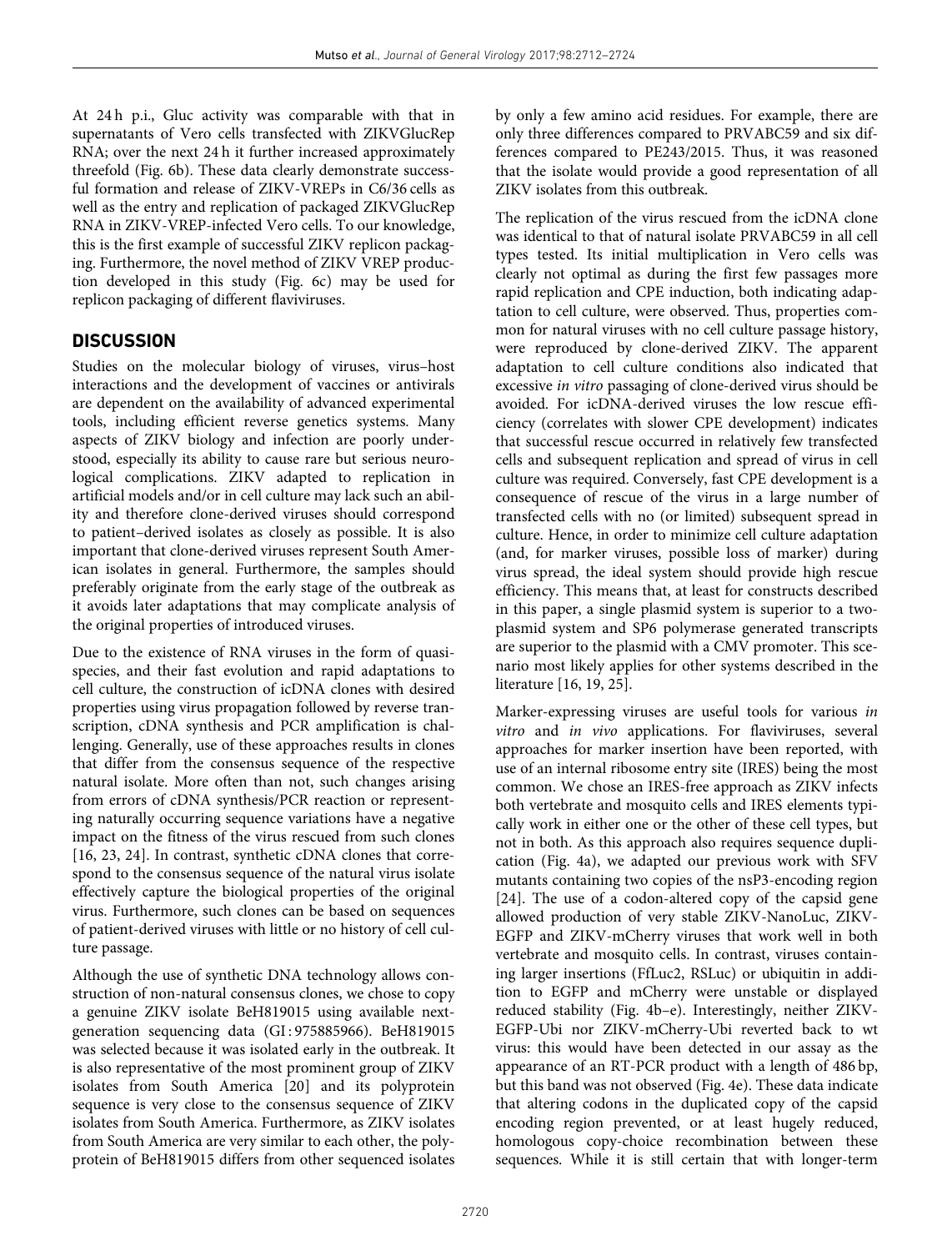passaging even the most stable marker viruses would lose marker expression (if not due to marker elimination then due to accumulation of point mutations), this phenomenon is largely irrelevant due to more rapid appearance of undesired cell culture adaptations. In fact, it is remarkable that at least for ZIKV-NanoLuc and ZIKV-EGFP (Fig. 4e) adaptation to faster growth in cell culture did not occur as a result of loss of inserted sequences.

Here we report the first ZIKV replicon using an SFV-based packaging system. At this stage, the system's efficiency remains relatively modest. This is partly due to technical difficulties: for high efficiency, large amounts of replicon RNA (difficult to obtain using a single-copy plasmid as a template for in vitro transcription) and efficient transfection procedures are needed. Both of these factors are more important for non-propagative replicons than for full viruses that spread in the infected cell cultures. In addition, the system will benefit from improvements such as optimization of production cell lines and of m.o.i. for infection with packaging constructs, and use of mutations attenuating cytotoxicity of SFV. However, the efficiency of replicons based on ZIKV BeH819015 will most likely remain significantly below that observed for replicons developed from cell culture-adapted flaviviruses. Hence, the moderate efficiency of our replicon system directly reflects the properties of the original patient-derived virus, which should be regarded as a strong advantage.

In conclusion, we have developed an easy-to-use reverse genetic system for ZIKV isolated from Brazil in 2015. In all in vitro assays the clone-derived virus was indistinguishable from a related South American ZIKV isolate. Recombinant viruses expressing small marker proteins demonstrated properties similar to wt virus and had superb genetic stability. This has allowed us to use ZIKV-NanoLuc-Ubi for the analysis of compounds inhibiting ZIKV infection [26] and makes these viruses useful tools for different in vitro and in vivo applications. We also describe the first packaging system for ZIKV subgenomic replicons. Similar to the icDNArescued viruses, the subgenomic replicon displays properties characteristic of patient-derived (not cell culture-adapted) viruses. In applications where high assay sensitivity is critical, the relatively low efficiency of such a replicon vector may present challenges; however, the system's high similarity to clinical isolates provides a crucial advantage for many applications.

# **METHODS**

#### Cell culture

Vero E6 (hereafter Vero) cells (ATCC CCL-81) were grown in Dulbecco's modified Eagle's medium (DMEM, Gibco) supplemented with 10 % FBS (GE Healthcare). BHK-21 cells were grown in Glasgow's minimal essential medium (Gibco) containing 10 % FBS, 2 % tryptose phosphate broth, and 20 mM HEPES. BeWo cells (choriocarcinoma human placental epithelial cells; ATCC CCL-98) were maintained in Kaighn's modification of Ham's F-12 medium

supplemented with 10 % FBS. hCMEC/D3 cells (human brain endothelial cells) were maintained in endothelial basal medium  $-2$  supplemented with 5 % FBS, 1.4  $\mu$ M hydrocortisone, 5  $\mu$ g ml<sup>-1</sup> ascorbic acid, 1 % chemically defined lipid concentrate,  $10 \text{ mM }$  HEPES, and  $1 \text{ ng }$ ml<sup>-1</sup> basic fibroblast growth factor [27]. Mosquito Aedes albopictus C6/36 cells (ATCC CRL1660) were grown in Leibovitz's L-15 medium (Gibco) supplemented with 10 % heat-inactivated FBS (Gibco, ThermoFisher Scientific). Penicillin  $(100 \text{ U ml}^{-1})$ and streptomycin  $(0.1 \text{ mg ml}^{-1})$  were added to all growth media. Mammalian cells were cultured in a humidified incubator at 37 °C with 5 % CO<sub>2</sub>; C6/36 cells at 28 °C without  $CO<sub>2</sub>$ .

#### Source of ZIKV sequence

Sequences of four ZIKV strains isolated at the early stages of the South American outbreak and covering the complete coding region of the genome were sourced from GenBank (available as 1.02.2016). Polyprotein encoded by ZIKV isolate BeH819015 (GI : 975885966; isolated in Brazil in 2015) was the closest to the overall consensus sequence. As sequences of the 5<sup>'</sup>- and 3<sup>'</sup>- UTR ends of BeH819015 were not available, sequences of these highly conserved regions were taken from the sequence of closely related early Brazilian ZIKV isolate PE243/2015 (GI : 1026288139). For cloning purposes, a single synonymous substitution (G8411 to A) was introduced to the coding region of the viral sequence.

#### Design and assembly of ZIKV icDNA clones

The sequence of ZIKV cDNA was split into four fragments. Fragment A contained sequences corresponding to both flanks of ZIKV genome (residues 1–1103 and 9126–10 807) separated by recognition sites for SalI, SmaI, NaeI and BstBI. Three versions of fragment A were designed. A-SP6 had a bacteriophage SP6 RNA polymerase promoter placed upstream of the residue corresponding to the 5<sup>'</sup> end of the ZIKV genome, and a recognition site of restriction endonuclease AgeI was placed immediately downstream of residue 10807, corresponding to the 3' end of the ZIKV genome. A-SP6Rz had a similar design except that the sequence of hepatitis delta virus (HDV) antigenomic strand ribozyme was inserted downstream of residue 10 807 and was followed by the recognition site of restriction endonuclease PmeI. A-CMV had the immediate early promoter of human cytomegalovirus (HCMV) upstream of the residue corresponding to the 5' end of the ZIKV genome and HDV antigenomic strand ribozyme sequence downstream of residue 10807, followed by late transcription terminator of SV40. In addition, the second intron from the human  $\beta$ -globin gene was inserted between residues corresponding to positions 335 and 336 of the ZIKV genome. Fragments B (residues 1098–4035), C (residues 4030–6346) and D (residues 6341– 9131) were designed to contain naturally occurring recognition sequences of restriction enzymes at both of their ends (Fig. 1a). All fragments were obtained as synthetic DNAs (Genscript, USA). Fragments A-SP6, A-SP6Rz, A-CMV, C and D were cloned into a high-copy number plasmid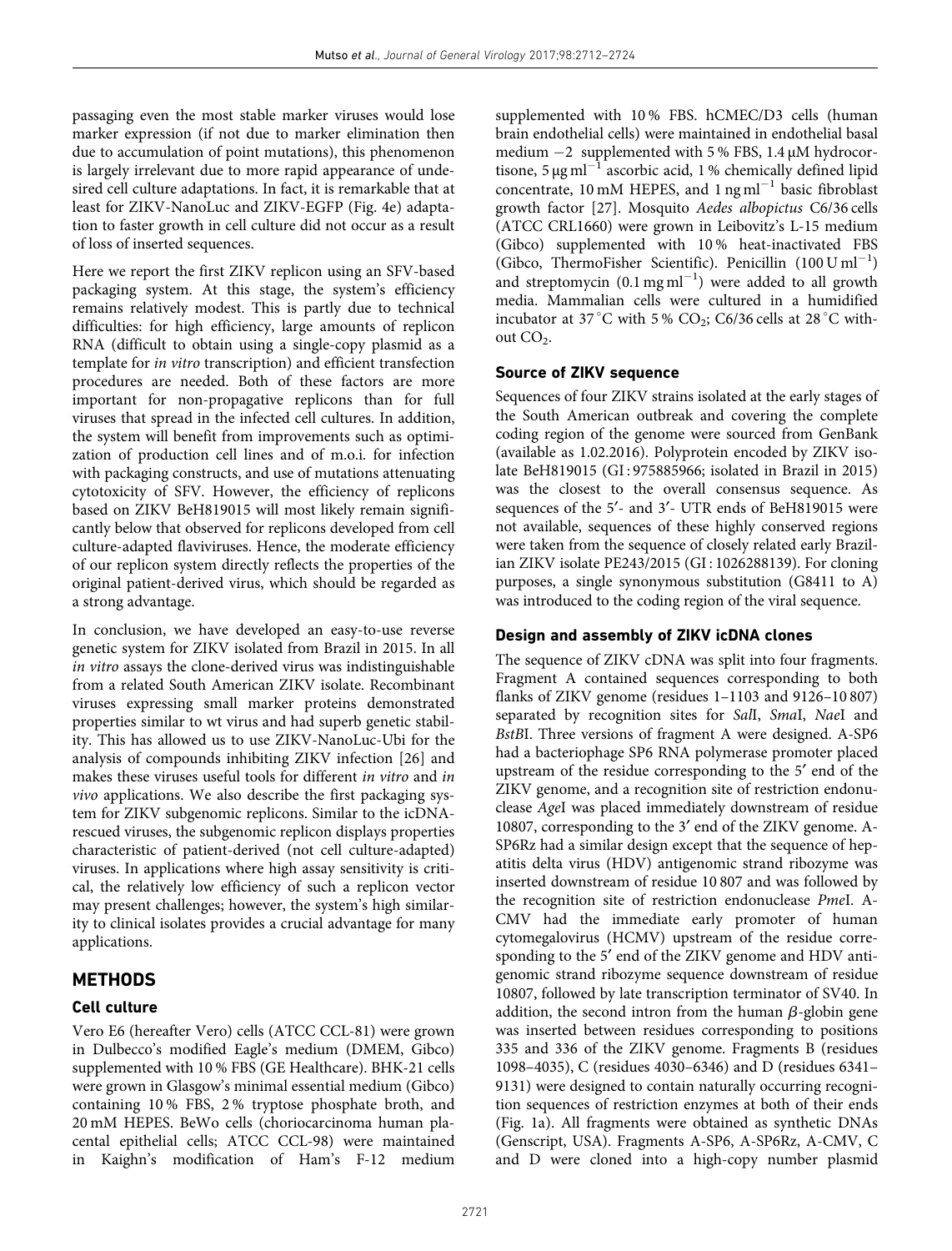pUC57Kan. Fragment B was cloned into a CopyControl pCC1BAC vector (Epicentre, USA).

Plasmids containing full-length icDNA of ZIKV were assembled as follows. First, fragments A-SP6, A-SP6Rz or A-CMV were transferred into a pCC1BAC vector. Second, fragments B, C and D were added using conventional (restriction enzyme-based) cloning procedures. The constructs generated were designated as pCCI-SP6-ZIKV, pCCI-SP6-ZIKV-Rz and pCCI-CMV-ZIKV. Sequences of all plasmids were verified by Sanger sequencing and constructs were maintained and propagated as single-copy plasmids in E. coli Turbo strain (New England Biolabs).

# Construction of ZIKV icDNAs containing sequences of reporter genes

Insertion of sequences encoding for EGFP, mCherry, Nano-Luc, FfLuc2 or RSLuc into icDNA constructs of ZIKV was carried out using a similar approach to that previously described for an icDNA clone of West Nile virus [22]. Briefly, sequences of reporter genes were fused to sequences encoding for FMDV 2A autoprotease. The obtained cassette was cloned between two copies of sequence encoding for ZIKV capsid protein; from these, the codon usage of the second (downstream) copy was altered (Fig. 4a). In addition, for insertion of sequences encoding for shorter reporters (EGFP, mCherry, NanoLuc), a strategy previously described for the Dengue virus icDNA clone [21] was used, involving insertion of ubiquitin between FMDV 2A protease and the second copy of capsid protein (Fig. 4a). All eight cassettes were assembled from synthetic DNAs (Genscript, USA) and PCR fragments and cloned into the pCCI-SP6-ZIKV plasmid. The resulting constructs were designated as pCCI-SP6- ZIKV-EGFP, pCCI-SP6-ZIKV-EGFP-Ubi etc. Sequences of the plasmids were verified by Sanger sequencing.

# Rescue of infectious viruses

Five micrograms of each of pCCI-SP6-ZIKV or pCCI-SP6- ZIKV-EGFP (or other construct with marker) was linearized using AgeI restriction enzyme prior to in vitro transcription. For pCCI-SP6-ZIKV-Rz the linearization was carried out using PmeI restriction enzyme. The resulting DNA fragments were purified using NucleoSpin Gel and PCR Clean-up kit (Macherey-Nagel) and DNA Clean and Concentrator-5 (Zymo Research) columns and eluted with 6 µl water. The mMESSAGE mMACHINE SP6 transcription kit (Ambion) was used to in vitro transcribe RNA from 3 µl of cDNA in a 20 µl reaction volume. The capped RNA transcripts were electroporated into  $8 \times 10^6$  Vero cells suspended in 800 µl of PBS [13]. In addition,  $8 \times 10^6$  Vero cells were also transfected using 5 µg pCCI-CMV-ZIKV [28]. Transfected cells were monitored daily and when significant CPE was observed, the stocks of rescued viruses (p0 stocks) were harvested, centrifuged at  $1000\,\text{g}$  for 10 min to remove cellular debris and aliquots stored at  $-80^{\circ}$ C.

# Virus titration and propagation

Virus titres were determined by the plaque assay as previously described [13]. Briefly, 100 µl of tenfold serial dilutions of the virus samples were added to a 12-well plate containing a confluent monolayer of Vero cells. After incubation for 1 h with shaking after every 15 min, the cells were overlaid with 1 ml of DMEM supplemented with 2 % FBS and containing 0.8 % carboxymethylcellulose (Sigma Life Science). After 4–7 days of incubation, the cells were fixed and stained with crystal violet. Visible plaques were counted and viral titres in  $p.f.u.$   $ml^{-1}$  were calculated. To obtain p1 stocks, confluent Vero cells grown in a well of a six-well plate were infected at m.o.i. of 0.1 p.f.u. cell<sup>-1</sup>. In some cases blind passage at low m.o.i. (using 100 µl of p0 virus stocks in 200 µl infectious media per well of a six-well plate) was used. The supernatants (p1 stocks) were collected when CPE was observed. Stocks up to p4 were obtained by repeating this procedure three more times.

# Sequencing of viral stocks

Viral RNAs were extracted from 100 µl p4 stocks of viruses rescued from pCCI-SP6-ZIKV, pCCI-SP6-ZIKV-EGFP, pCCI-SP6-ZIKV-NanoLuc and pCCI-SP6-ZIKV-mCherry, as well as from lower passage stocks rescued from pCCI-SP6-ZIKV, using Quick-RNA MiniPrep kit (Zymo Research). The RNAs were reverse transcribed using the First Strand cDNA Synthesis Kit (Thermo Fisher Scientific) and PCR-amplified using ZIKV-specific primers. To identify possible second-site mutations in the p4 stock of virus rescued from pCCI-SP6-ZIKV, a set of PCR fragments covering the complete coding region of the ZIKV genome was sequenced. For the remaining viruses, only fragments corresponding to the region containing C3895 residue were sequenced.

# Polyclonal antisera against ZIKV NS3 and NS5

Regions of the ZIKV genome encoding for the RNA helicase region of NS3 (aa residues 1683–2123 of ZIKV polyprotein) and RNA polymerase region of NS5 (aa residues 2772–3423 of ZIKV polyprotein) were codon optimized for E. coli expression. Corresponding synthetic DNAs (Genscript, USA) were cloned into the pET28(a) expression vector. Recombinant proteins were obtained using an auto-induction protocol and purified to homogeneity as previously described [29]. Soluble native recombinant NS3 and NS5 proteins were used for generation of rabbit polyclonal antibodies (Labas AS, Estonia).

#### Immunoblot analysis

Infected Vero cells were lysed using SDS gel loading buffer [100 mM Tris-HCl (pH 6.8), 4 % SDS, 20 % glycerol, 200 mM dithiothreitol, and 0.2 % bromophenol blue], and proteins were denatured by heating at  $100^{\circ}$ C for 5 min. Samples corresponding to 50 000 transfected/infected cells were loaded in each well of a polyacrylamide gel. Proteins were separated by 10 % SDS-PAGE, transferred to nitrocellulose membranes, and detected using antisera against ZIKV NS3, ZIKV NS5 and EGFP (all in-house) as primary antibodies and horseradish peroxidase-conjugated goat anti-rabbit antibodies (LabAs AS) as secondary antibody.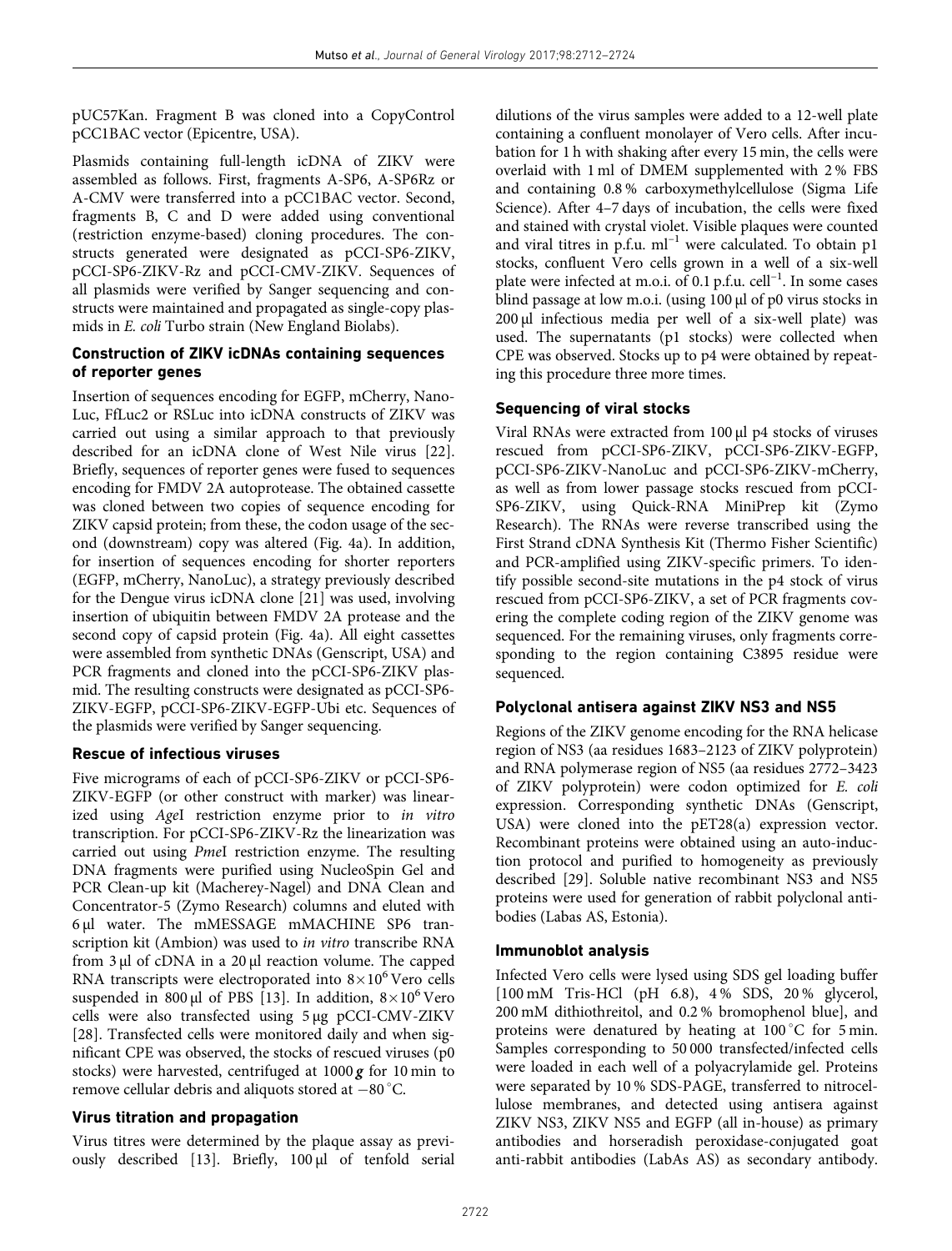The blots were developed and proteins visualized using ECL Immunoblot Detection kit (GE Healthcare).

# ZIKV propagation and growth curve experiment

As we had no access to the original ZIKV BeH819015 isolate, we used the ZIKV PRVABC59 strain as an example of a natural ZIKV isolate. This strain was isolated in December 2015 from a patient from Puerto Rico [30] and was kindly provided by Dr David Smith (PathWest QEII Medical Centre, Western Australia). For multi-step growth curves, confluent Vero cells grown on 24-well plates were infected with the p1 stock of the icDNA clone -derived virus (icBeH819015) and PRVABC59 strain at m.o.i. 0.1 for 1 h. The inoculum was removed, cells were washed with PBS, overlaid with 0.5 ml of DMEM supplemented with 2 % FBS, and incubated in a humidified incubator at 37°C with 5% CO<sup>2</sup> . At selected time points, supernatants were collected and replaced with fresh media. Virus titres were determined as described above.

# Immunofluorescence microscopy

For indirect immunofluorescence microscopy, Vero cells were grown on coverslips in 24-well plates. At 50 % confluence, the cells were infected with PRVABC59, icBeH819015, ZIKV-mCherry or ZIKV-EGFP at m.o.i. of 1. At 24 h post infection (p.i.), the cells were washed with PBS, fixed with 4 % paraformaldehyde, and permeabilized with 0.02 % Triton-X-100 for 2 min. Samples were stained with rabbit anti-NS3, anti-NS5 antisera, mouse Anti-Flavivirus Group Antigen Antibody (clone D1-4G2-4-15, Millipore) and mouse monoclonal antibody against dsRNA (J2; Scicons) diluted in 5 % FBS/Dulbecco PBS. Incubation with primary antibodies was followed by three washes and incubation with secondary anti-rabbit or anti-mouse antibodies conjugated to Alexa Fluor 488, 568, or 647 (Invitrogen). Nuclei were counterstained with DAPI. EGFP and mCherry were detected using their auto-fluorescence. The samples were analysed using a Nikon A1R+confocal microscope and ImageJ software.

#### Analysis of luciferase reporter activity in mammalian and insect cells

Vero and C6/36 cells were grown to 90 % confluency and infected with virus at m.o.i. of 0.1. At appropriate time points, the cells were washed with PBS and lysed. Cells infected with viruses expressing the NanoLuc reporter were lysed with Renilla Luciferase Assay Lysis Buffer (Promega), and NanoLuc activity was analysed using Renilla Luciferase Assay Substrate and a Glomax SIS luminometer (Promega). Cells infected with viruses expressing FfLuc2 or RSLuc markers were lysed using Passive Lysis Buffer (Promega), and activities of FfLuc2 and RSLuc were measured using Luciferase Assay Reagent and Glomax SIS luminometer (Promega).

# Determination of percentage of mCherry positive plaques for ZIKV-mCherry and ZIKV-mCherry-Ubi

p0–p4 stocks of ZIKV-mCherry and ZIKV-mCherry-Ubi were titrated and used to infect Vero cells in six-well plates at 30 p.f.u. well–<sup>1</sup> . Infected cells were covered with carboxymethylcellulose overlay. After 7 days incubation the cells were analysed under a fluorescence microscope and mCherry positive plaques were counted. After this overlay was removed, the cells were fixed, stained with crystal violet and visible plaques were counted. The percentage of mCherry-positive plaques was calculated.

# Viral RNA extraction and RT-PCR analysis

To analyse the genetic stability of viruses harbouring Nano-Luc, EGFP and mCherry reporters, the total RNA was purified from 100 µl of p0, p2 and p4 stocks using the RNeasy minikit (Qiagen). The RNA was reverse transcribed using the First-Strand cDNA synthesis kit with a random hexamer primer (Thermo Scientific). PCRs were performed using a sense primer that matched the 5'-UTR sequence (nucleotides 47–71) and an antisense primer complementary to the sequence at the beginning of the region encoding for prM (nucleotides 509–532). Plasmids containing corresponding icDNAs were used to amplify control fragments that were 1659, 1869 or 1854 bp long for viruses/icDNAs containing NanoLuc, EGFP or mCherry sequences and 1887, 2097 and 2082 bp long for viruses/icDNAs with NanoLuc-Ubi, EGFP-Ubi or mCherry-Ubi insertions, respectively. All fragments were analysed using electrophoresis in 0.8 % TAE agarose gel. The gel was stained with ethidium bromide and visualized with UV light.

#### Construction of ZIKV replicon with Gluc reporter

ZIKV replicon was designed using a strategy similar to that described previously for the West Nile virus replicon [31]. The region encoding for the structural part of virus polyprotein in pCCI-SP6-ZIKV was replaced by a PCR-generated fragment containing sequences encoding for mature capsid, Gluc, FMDV 2A autoprotease and the last 30 aa residues of E protein (Fig. 6a). The construct, designated as pCCI-SP6- ZIKVGlucRep, was verified by sequencing and propagated in E. coli Turbo cells. Transcripts of pCCI-SP6-ZIKVGlucRep were obtained as described above and transfected into Vero or BHK-21 cell by electroporation or into C6/36 cells using Lipofectamine 2000 reagent (Invitrogen).

# Construction and use of a packaging system for the ZIKV replicon

The SFV replicon containing a codon-altered (to human codon preference) ZIKV structural polyprotein encoding region (designated SFV-ZIKV-CprME; Fig. 6a) was used to provide ZIKV structural proteins in trans. The SFV-ZIKV-CprME replicon was packaged into SFV-VREP using an SFV two helper system [32] and BHK-21 cells. The SFV-VREP particles were concentrated by ultracentrifugation through a 20% sucrose cushion at 125 000  $g$  for 3 h and resuspended in TNE buffer (50 mM Tris, 100 mM NaCl, 0.5 mM EDTA). SFV-VREP titration was performed by